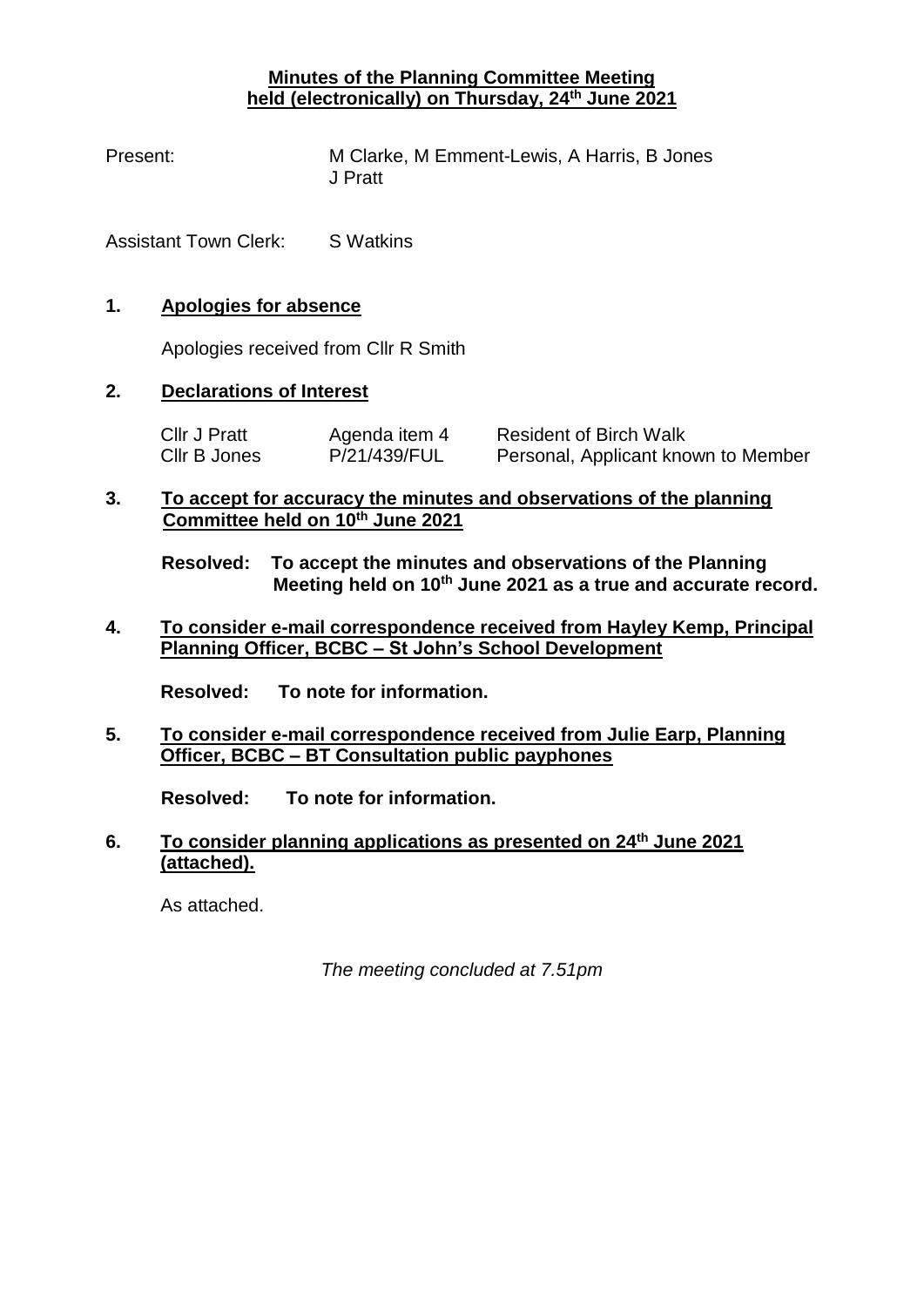Porthcawl Town Council



# PLANNING APPLICATIONS FOR CONSIDERATION BY THE PLANNING COMMITTEE (Electronically)  $24<sup>th</sup>$  June 2021

| <b>APPLICATION</b>                                | <b>COMMENTS</b>                                        |
|---------------------------------------------------|--------------------------------------------------------|
| P/21/442/FUL                                      |                                                        |
|                                                   |                                                        |
| Mr R Milligan                                     |                                                        |
| 25 Hilary Way                                     | No objections                                          |
| Porthcawl                                         |                                                        |
|                                                   |                                                        |
| Single storey extension in front of existing      |                                                        |
| extension; new flat roof over enlarged extension. |                                                        |
| P/21/439/FUL                                      |                                                        |
|                                                   |                                                        |
| Miss S Jones                                      | Cllr B Jones declared an interest in this application. |
| 26 Heol Y Goedwig                                 |                                                        |
| Porthcawl                                         | No objections                                          |
| Demolish existing outbuilding; construct single   |                                                        |
| storey wrap around (side/rear) extension.         |                                                        |
| P/21/368/FUL                                      |                                                        |
|                                                   |                                                        |
| Ms S Duggan                                       |                                                        |
| 22 Picton Avenue                                  | No objections                                          |
| Porthcawl                                         |                                                        |
|                                                   |                                                        |
| Remove existing rear extension; construct single  |                                                        |
| storey rear and side extensions with balcony over |                                                        |
| rear element; attic conversion (bedroom/en-suite) |                                                        |
| including rear dormers with Juliet balcony        |                                                        |
| (bedroom).                                        |                                                        |
| P/21/450/FUL                                      |                                                        |
|                                                   |                                                        |
| Mr K Baker                                        |                                                        |
| 4 Locks Lane                                      | No objections                                          |
| Porthcawl                                         |                                                        |
|                                                   |                                                        |
| Construction of detached garage with office and   |                                                        |
| store within roof space.                          |                                                        |
| P/21/487/RLX                                      |                                                        |
| The Trustees Gilgal Baptist Church                |                                                        |
| <b>Gilgal Baptist Church</b>                      |                                                        |
| Park Avenue                                       | No objections                                          |
| Porthcawl                                         |                                                        |
|                                                   |                                                        |
| Vary conditions 1 and 2 of P/19/884/FUL to refer  |                                                        |
| to amended plans.                                 |                                                        |
|                                                   |                                                        |